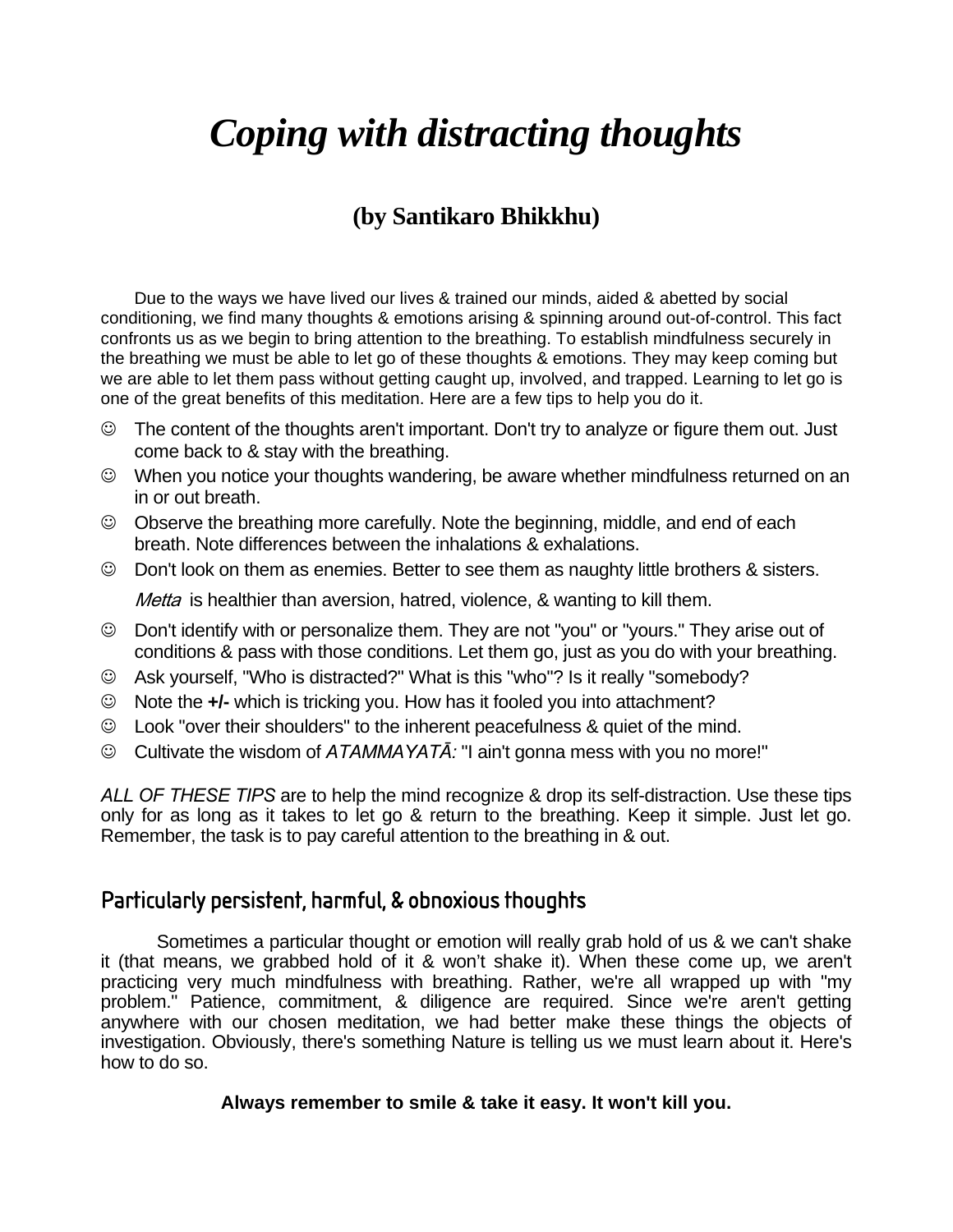#### **Take deeper, longer, slower, more relaxing breaths (but not forced!).**

First, replace it with a wholesome object  $\oplus$  some good thinking (which is less subtle & easier to keep in mind than the breathing)  $\oplus$  one that is the opposite of what ails you. Some examples:

 Replace **ANGER** with thoughts about kind things people have done for you, about how much you owe to others, & with gratitude. Consider how everyone desires happiness & hates suffering, just like you!

- Replace **FEAR** with reflection on something secure & safe. Especially, develop confidence in spiritual refuge.
- Replace **GREED** with thoughts about giving up unnecessary luxuries, about sharing, about the benefits of simplicity.
- Replace **LUST** with reflection on the true nature of your own body & a healthy respect for it.
- Replace **BOREDOM** with reflection on the wonder & potential of life. Nature has given you wonderful gifts, please don't waste them in boredom.

Replace **RESTLESSNESS** with images of something peaceful, quiet, & soothing.

- Replace **GUILT** with the determination to not "do that again" & clear awareness that you are doing your best to overcome selfishness. Remember, "I'm OK."
- Replace **FANTASIZING & DAY-DREAMING** with clear awareness of death, that it may come at any time. You can only live **right now**!

 That should give you the basic idea. It may not be easy at first, and it may take some time, but keep working on it. Never give up; find the right effort between forcing & slacking. These experiences are the fuel & fertilizer of Dhamma realization.

If, however, the above approach doesn't work  $\oplus$  and please make sure you really give it a good try  $\oplus$  there is something a bit stronger (also, cruder & more busy).

- Next, contemplate the harmfulness of the thing, see how it hurts you & messes up your life, see its ugliness & nastiness. Here are some examples, to which you must add detail & depth from your own experience:
	- **ANGER** is hot, it burns the mind & squeezes the heart. It twists up your face & makes you ugly. It turns your speech into venom & your actions into violence. It harms you, while the "victim" of your rage just laughs at your silly reaction.
	- **BOREDOM** is ungrateful. We don't appreciate what life gives us. Think of all the people who don't even have the opportunity to meditate because they are poor, oppressed, or whatever. Yet you, who are so fortunate, don't even care to pay attention & appreciate this moment. Help the world by discovering life.
	- **LAZINESS** is to waste life. Opportunities come & you're too lazy to take advantage of them. Don't complain when you don't get anywhere in life. Imagine yourself wallowing in mud & feces which no self-respecting pig would ever do.
	- **GREED** prevents you from appreciating what you already have. What a hungry ghost! Instead of enjoying what you've got, you hunger for more, sometimes even killing to get it.
	- **LUST** turns you into a hideous fool. You do the most stupid things just for a few thrills. And you call it "love." In fact, you're just turning another human being into a piece of meat, and yourself too. Respect your body.